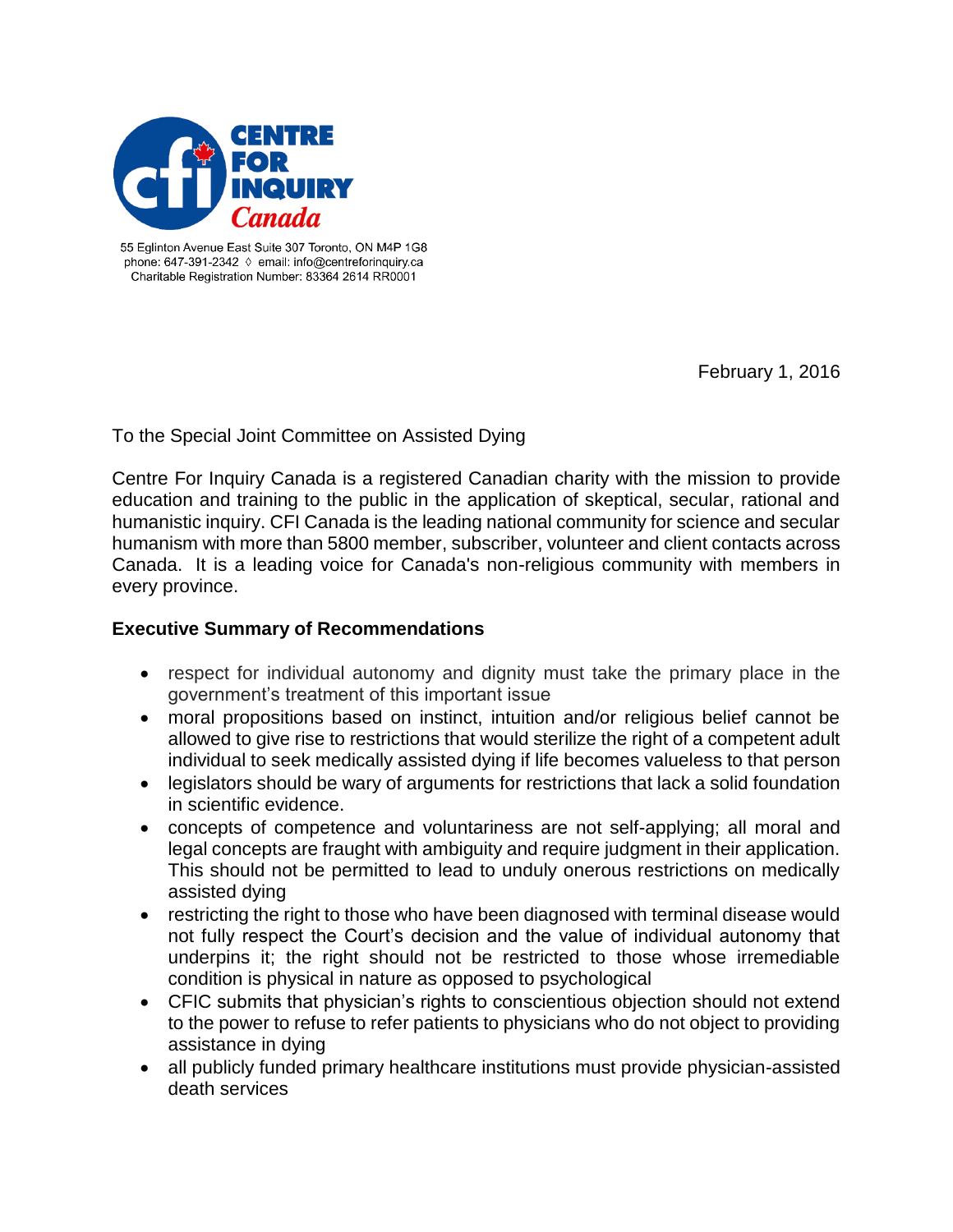federal legislation must be tied to health-system funding to ensure appropriate implementation by the provinces

## **Detailed Comments**

 $\overline{a}$ 

This submission is based, in part, on a 2011 *Report of the Royal Society<sup>1</sup>* that was mentioned at paragraph 7 of the Supreme Court of Canada's decision in *Carter v Canada*. 2 In many respects, *Carter* reflects the reasoning in that report. For that reason, it is respectfully commended to you.

Canada is a pluralist liberal democracy. Canadians reach a wide range of conclusions about ethical issues. As far as the source of ethics is concerned, some Canadians believe that ethics should be grounded in the will of God. But there are many religious conceptions, some of which are non-theistic. Furthermore, significant segments of Canadian society reject religious belief as the ground of morality and still lead ethical and valuable lives. Canada's non-religious community includes people who self-identify as atheist, agnostic, secular humanist, humanist. Canadians reflecting on important ethical issues in a context of freedom of thought and expression also reach quite diverse conclusions as to the contents of ethics, of the values that ought to have pride of place. Some believe that it should be about the protection of individual autonomy. Others think that it should ultimately aim to maximize happiness and well-being.

Accordingly, when legislators address controversial moral issues such as assisted dying, it is necessary to seek common ground. Fortunately, such common ground exists in the values that form the ethical cornerstones of Canada's institutional order as a liberal democracy. A particularly rich fount of such values is our *Charter of Rights and Freedoms* and the three decades of legal and ethical reasoning that it has given rise to.

When we examine the matrix of constitutional values, as enunciated in the Charter and the jurisprudence under it, including *Carter*, we find that respect for individual autonomy takes the principal, but not exclusive place. Individuals may choose what to believe about the basis of morality and, subject to reasonable limits, the content of morality. Very recently, the Supreme Court of Canada unanimously held in a case banning municipal councils from opening their meetings with prayers that the state is subject to a "duty of religious neutrality" which, although not expressly set out in the *Charter*, necessarily follows from its guarantees of freedom of conscience and religion. The court made it clear that: "Freedom of religion includes the freedom to have no religious beliefs whatsoever. For the purposes of the protections afforded by the [*Charter*], the concepts of "belief" and

<sup>&</sup>lt;sup>1</sup>End-of-Life Decision-Making in Canada: The Report by the Royal Society of Canada Expert Panel on End-of-Life Decision-Making, November 2011

<sup>2</sup> Carter v. Canada (Attorney General), [2015] 1 SCR 331, 2015 SCC 5.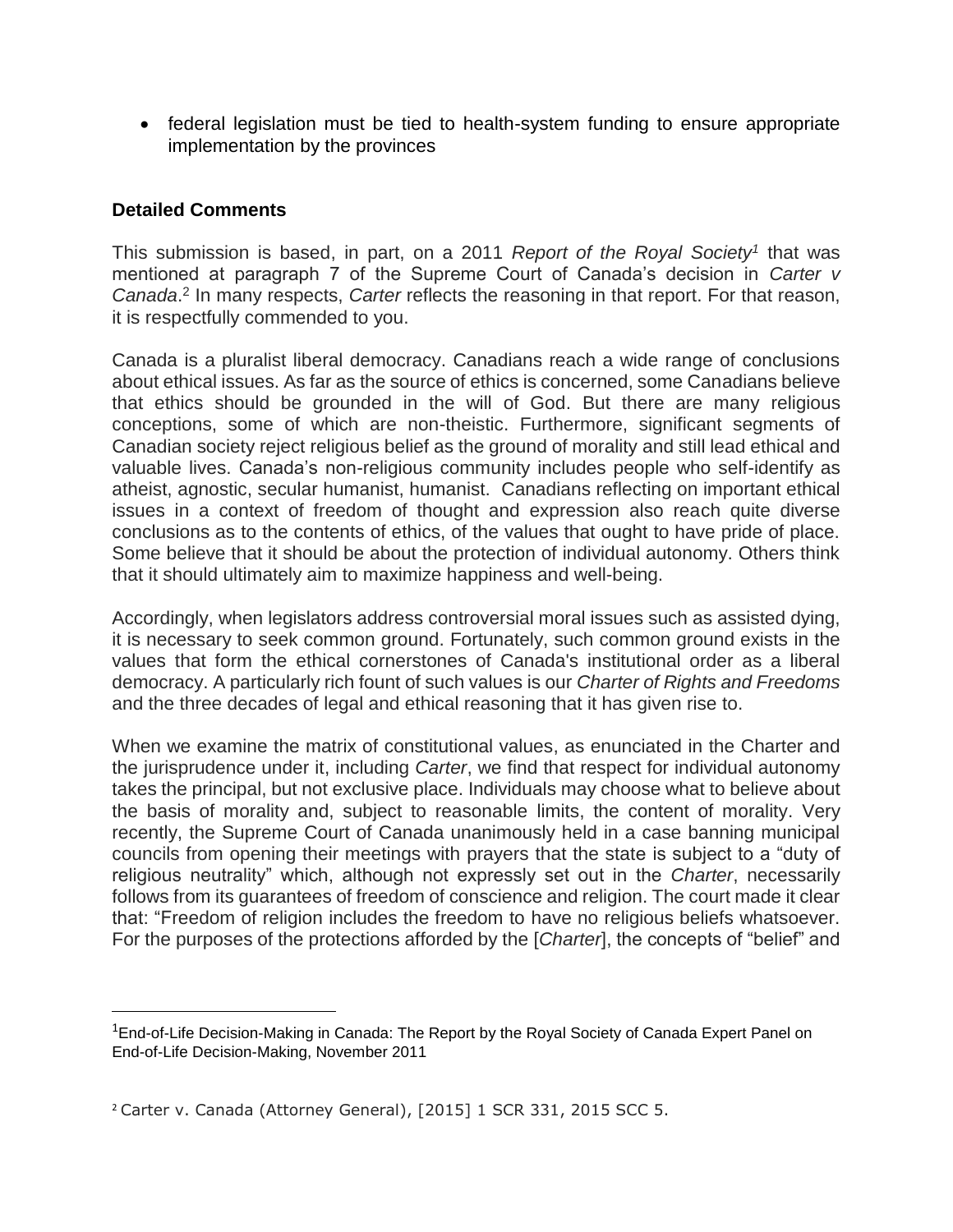"religion" encompass non-belief, atheism and agnosticism." 3

But the right to autonomy means more than the choice of what to believe and the right to express one's views. In *Charter* jurisprudence establishing patients' rights in the area of health care, autonomy has long been the central value.

In *Carter v Canada*, the Supreme Court of Canada expanded on its previous decisions holding that patients have the right to refuse treatment even when the refusal will shorten their lives. In so doing, the Court rejected the proposition that the "existential formulation of the right to life requires an absolute prohibition on assistance in dying, or that individuals cannot "waive" their right to life." <sup>4</sup> The Court continued: "This would create a "duty to live", rather than a "right to life", and would call into question the legality of any consent to the withdrawal or refusal of lifesaving or life-sustaining treatment. The sanctity of life is one of our most fundamental societal values. Section 7 is rooted in a profound respect for the value of human life. But s. 7 [of the Charter] also encompasses life, liberty and security of the person during the passage to death." <sup>5</sup> While the Court accepted that the proscription against assisting suicide in s. 241(b) of the Criminal Code violated the guarantee of life in section 7 because it deprives some individuals of life by effectively forcing some individuals to take their own lives without assistance before they lost the capacity to do so, the Carter decision is based on the guarantees of "liberty and security of the person". The Court said that: "Underlying both of these rights is a concern for the protection of individual autonomy and dignity." As the Court observed, many people "instinctively recoil" at a person's decision to seek death because of the belief, often rooted in religion, in the sanctity of life. However, such beliefs do not trump the right of those "suffering intolerably as a result of a grievous and irremediable medical condition" to act and to seek assistance in acting "out of a deeply personal and fundamental belief about how they wish to live, or cease to live."

Consequently, moral propositions based on instinct, intuition and/or religious belief cannot be allowed to give rise to restrictions that would sterilize the right the right of a competent adult individual to seek medically assisted dying if life becomes valueless, because the individual "has a grievous and irremediable medical condition (including an illness, disease or disability) that causes enduring suffering that is intolerable to the individual in the circumstances of his or her condition." Any restrictions to the right enacted to "protect the vulnerable from being induced to commit suicide at a time of weakness must be based on evidence", as the Court stressed.

Legislators should be wary of arguments in favour of restrictions that lack a solid foundation in evidence. Speculative arguments about the vulnerable being induced to commit suicide may well be rooted in unstated intuitions and attitudes, such as the belief that people have a duty to live for God or for other human beings until death by natural

 $\overline{a}$ 

<sup>3</sup> *Mouvement laïque québécois v. Saguenay (City)*, [2015] 2 SCR 3, 2015 SCC 16 at para. 70.

<sup>4</sup> *Carter* at para. 63.

<sup>5</sup> *Carter* at para. 63.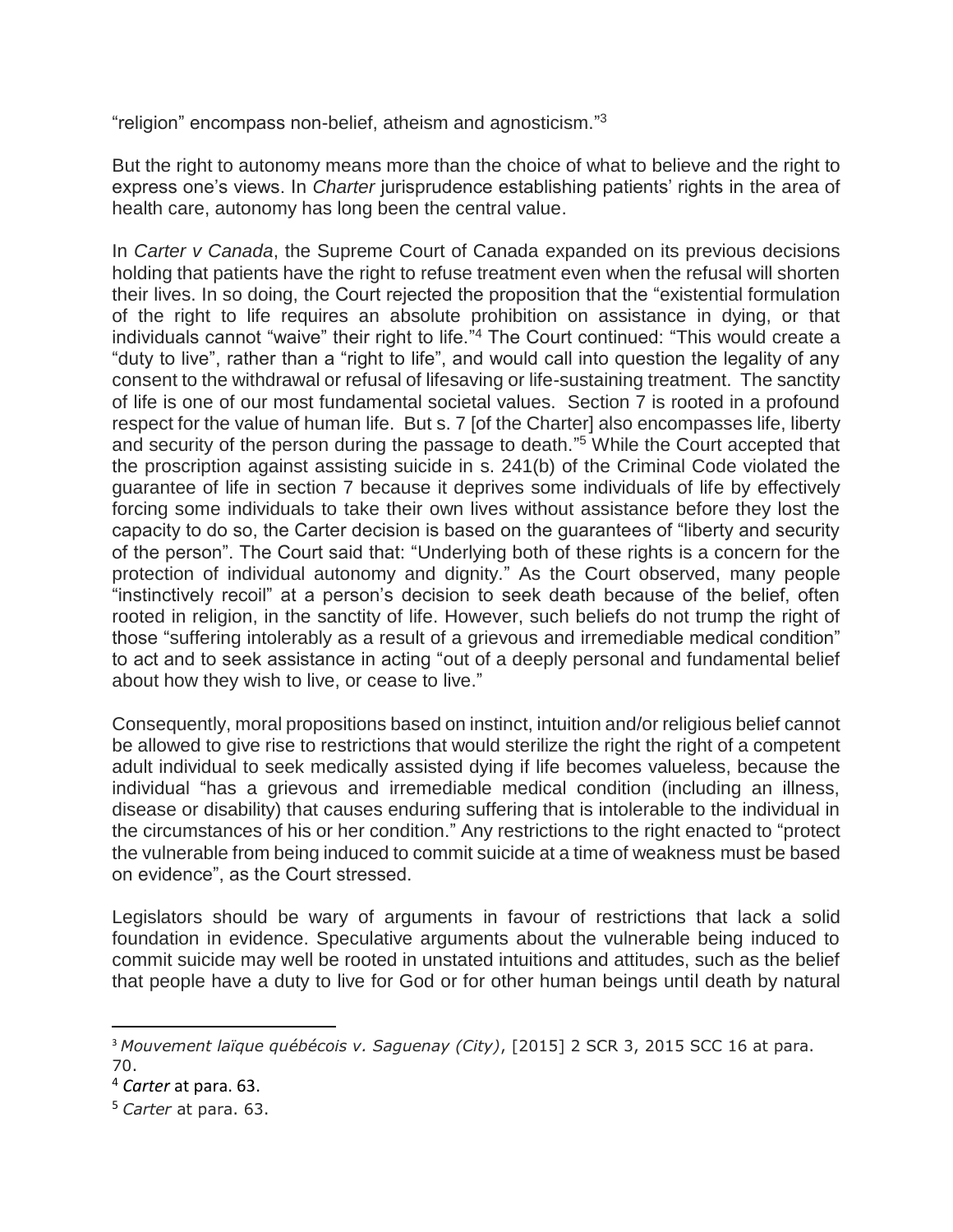causes ensues or the belief that it is impossible (except for God) to be sure that a person is truly competent and is not subject to undue pressure to seek to end her life. As *Carter* states, "it is possible for physicians, with due care and attention to the seriousness of the decision involved, to adequately assess decisional capacity." <sup>6</sup> The concepts of competence and voluntariness are not self-applying, like a litmus test. All moral and legal concepts are fraught with ambiguity and require judgment in their application. This reality should not be permitted to lead to unduly onerous restrictions on medically assisted dying.

In addition to the submission that legislation must be animated by the values at the heart of the Canadian institutional order, which are neutral with respect to beliefs concerning the ground of morality and which are, therefore, secular in nature, CFIC has several specific submissions.

The first relates to the scope of the right to medically assisted dying. *Carter* makes it clear that the right is not limited to those who are suffering terminal illness. Rather, it extends to those whose life has become valueless to them because of an "irremediable" condition, including disability as well as disease that causes enduring, grievous and intolerable suffering.<sup>7</sup> Restricting the right to those who have been diagnosed with terminal disease would not fully respect the Court's decision and the value of individual autonomy that underpins it. For the same reason, the right should not be restricted to those whose irremediable condition is physical in nature as opposed to psychological. First, the distinction between mind and body is becoming increasingly tenuous from an objective standpoint. Indeed, the Supreme Court of Canada has remarked on the elusiveness of the distinction in the context of a tort case.<sup>8</sup> Second, the mind-body distinction is rooted in philosophies and religious traditions that Canadians do not uniformly share. Third, our society is increasingly coming to the conclusion that mental suffering should be taken just as seriously as physical suffering and those who suffer from psychological distress should not be stigmatized.

The second specific submission concerns the right of physicians to conscientious objection. CFIC submits that this right should not extend to the power to refuse to refer patients to physicians who do not object to providing assistance in dying. Those admitted to the practice of medicine enjoy a somewhat monopolistic position with respect to a good that, in Canada, is essentially a public good. Individual conscience cannot be allowed to sterilize the rights of patients bearing the yoke of unbearable suffering to exercise their autonomy to end their suffering. Further, to the extent that the right to conscientious objection may render assisted dying services unavailable in certain parts of Canada, it is submitted that the federal and provincial governments owe a moral obligation to devise effective measures to ensure that the rights of patients are respected.

Our third specific submission requires that publicly funded primary healthcare institutions, including hospitals, hospices and long-term care facilities, must be required to provide

 $\overline{a}$ 

<sup>6</sup> *Carter* at para. 116.

<sup>7</sup> *Carter* at para.4.

<sup>8</sup> *Mustapha v. Culligan of Canada Ltd*., [2008] 2 SCR 114, 2008 SCC 27 at para. 8.